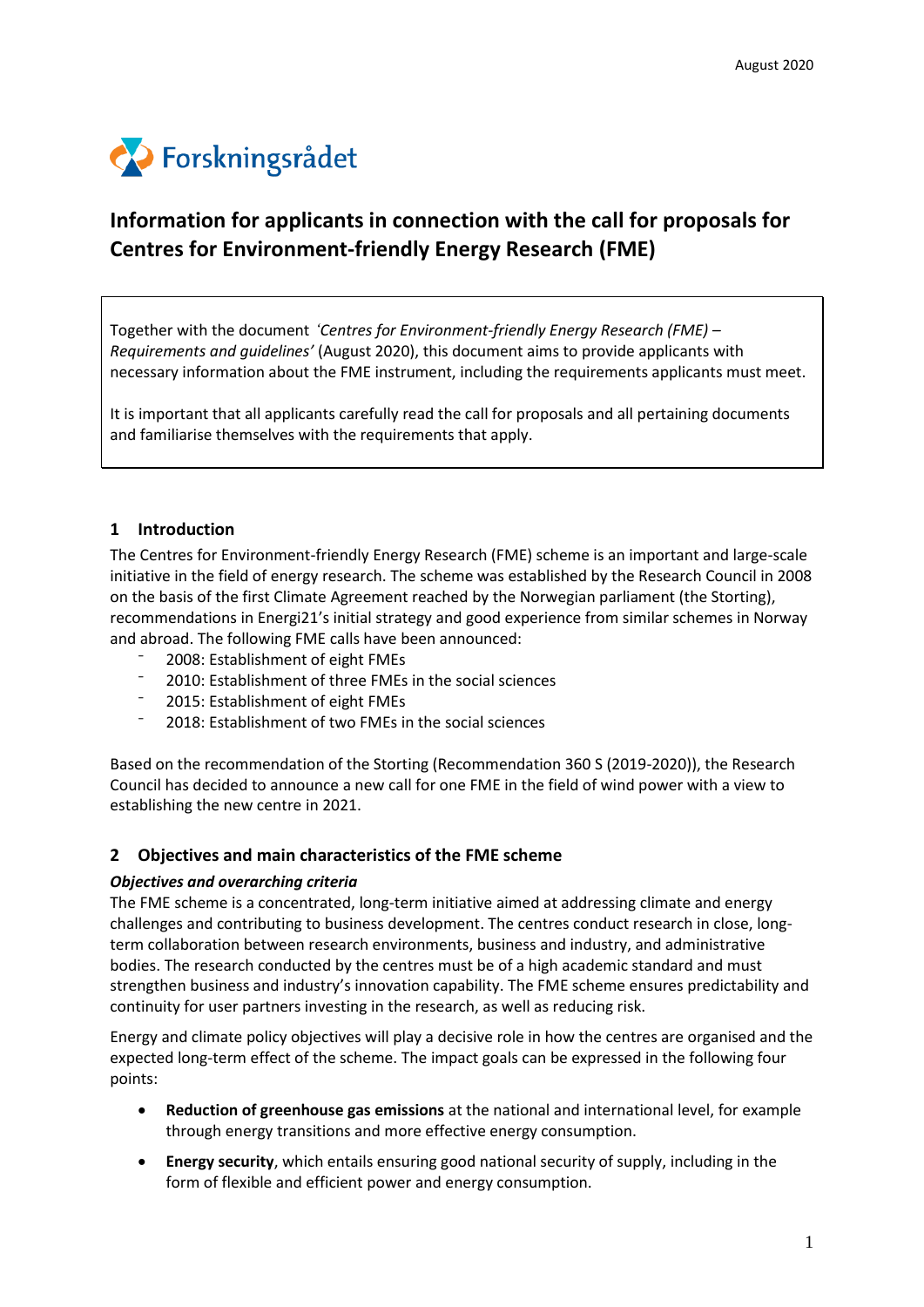- **Resource utilisation**, which entails business development and value creation through efficient and sustainable consumption of profitable renewable resources.
- **Innovation**, which entails strengthening innovation in business, industry and the public sector, thereby contributing to developing internationally competitive businesses in the field of energy and climate technology.

The FME scheme aims to

- Boost innovation and value creation both for companies and public institutions participating in the centres's activities and for Norwegian society at large;
- Help to reduce national and international greenhouse gas emissions, promote more efficient use of energy and increase production of renewable energy;
- Cultivate research groups that are in the forefront of the international research community and that are an integral part of dynamic national and international networks;
- Increase the visibility of research results and promote a knowledge-based debate on environment-friendly energy.

### *Relationship to the Research Council's other instruments*

The FME scheme is part of the Research Council's energy, transport and low emissions portfolio. The scheme must be seen in conjunction with the Research Council's thematic programmes relating to energy and  $CO<sub>2</sub>$  capture and storage (ENERGIX and CLIMIT), with a view to ensuring that the funding instruments have the best possible overall impact in the field of energy. The FME scheme's long-term and large-scale projects will complement and strengthen the initiatives organised under the thematic programmes. The scheme aims to encourage active involvement by the business sector by providing long-term and predictable funding, requiring a majority of user partners on the boards of centres and requiring contributions from businesses and other user partners in the form of funding and own research efforts.

The programmes make it possible to build additional research activity around the centres where this is important. Innovation projects funded by the thematic programmes are intended to enable user partners or other actors to take innovations and ideas further to the market.

### *Overarching requirements of FMEs*

The responsible applicant for and host institution of a Centre for Environment-friendly Energy Research (FME) must be a research organisation approved by the Research Council of Norway; see forskningsradet.no. Private enterprises and, if relevant, public sector actors participate as user partners. Other research organisations may participate as research partners, in which case they must also have been approved by the Research Council.

An FME is not a separate legal entity. An FME is a research centre established for a time-limited period. The centres are established for a period of up to eight years (5+ 3). The decision on continuation for the last three years will be taken after the mid-term evaluation approximately 3.5 years after the start-up of each centres. In addition to the mid-way evaluation, the centres conduct a self-evaluation after about two years of operation.

The Research Council, the host institution and the partners share responsibility for the funding of each centre. At least 50 per cent of the centre's annual budget must be covered by an FME consortium. The user partners' contribution must amount to at least 50 per cent of the Research Council's funding.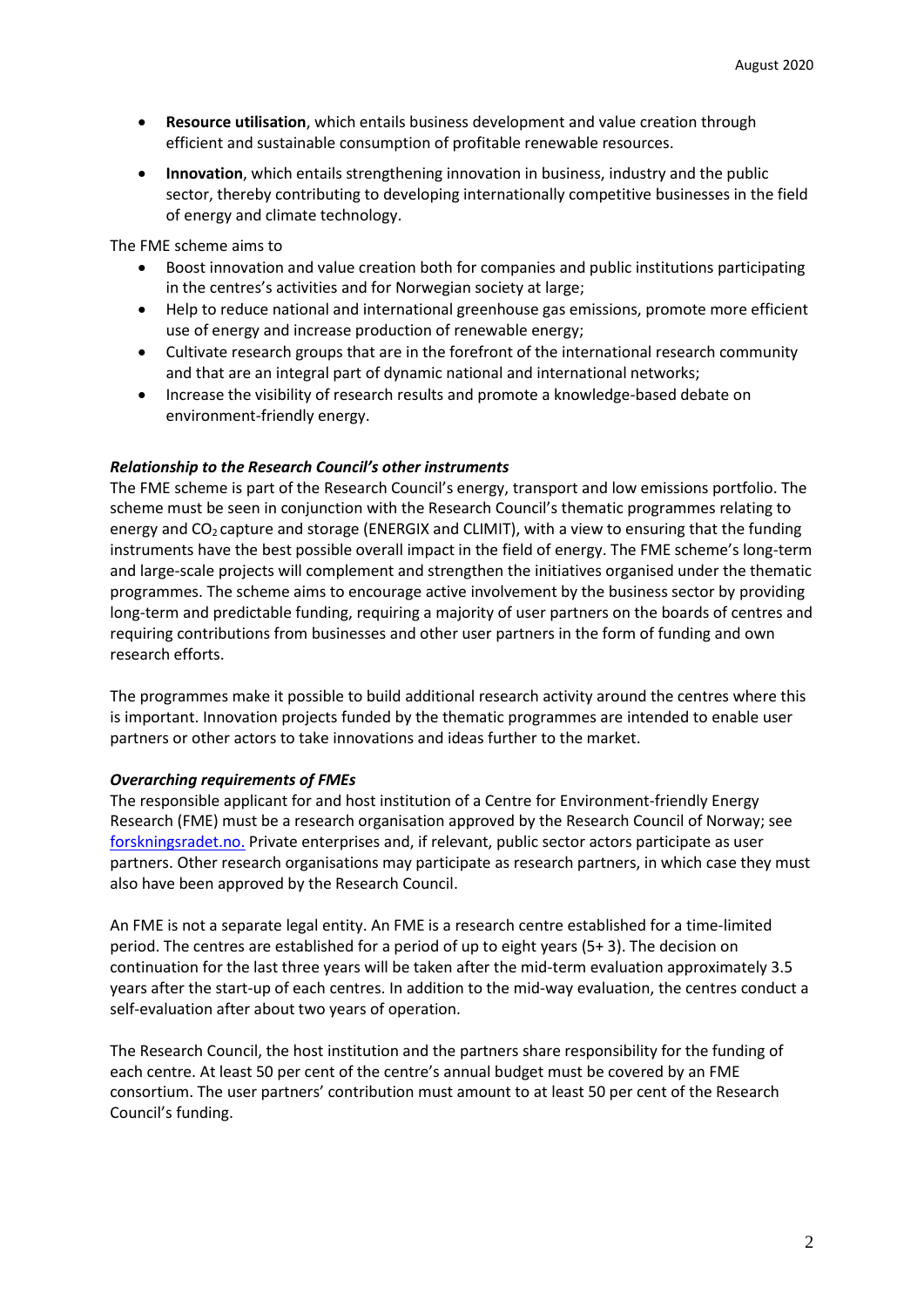The Research Council cannot grant state aid through the FME scheme. The centre's projects must be carried out as an actual collaboration between the partners. The businesses must cover their own costs and cannot receive indirect state aid.

Research conducted at the centre, including research funded by the user partners, must be longterm research that is expected to contribute to increasing innovation capability and form the basis for greater value creation.

The research results from the centre must be open. It shall nonetheless be possible to protect results that can be commercially exploited, for example through patenting prior to publication.

Applications that do not meet the overarching requirements and expectations will be rejected.

# *Detailed information*

The document *'Centres for Environment-friendly Energy Research (FME) – Requirements and guidelines'* (August 2020) sets out more detailed information about the FME scheme and what is required of applicants.

# **3 Specific information about this call**

# *Estimate of available funding*

This call for proposals has a total maximum budget of NOK 15 million per year for 8 (5+3) years. The aim is to establish one centre.

# *Thematic priorities*

Proposition No 127 S (2019 – 2020) to the Storting (in Norwegian only) proposes establishing an FME in the field of wind energy. The text of the proposition states the following:

*There are significant R&D needs and issues that must be resolved in order to develop a wind power market in Norway. Some of these R&D needs concern both land-based and offshore wind power, while some apply specifically to offshore wind power. A broad and structured approach is proposed across research environments in industry and academia through the establishment of a dedicated centre for environment-friendly energy (FME) in the field of wind power. An FME will encompass both offshore and onshore wind power, but the main emphasis of the research activity will be related to challenges for offshore wind power. The centre will emphasise research in both the natural and social sciences.* 

The call for an FME in wind power is based on the text in Proposition No 127 S (2019-2020), but it contains some elaborations, delimitations and more detailed specifications. Energi21 is the main strategic body for energy research. Energi21's priorities provide important directions for the Research Council's efforts in energy research. The most recent Energi21 strategy, [www.energi21.no/Strategien/](http://www.energi21.no/Strategien/), discusses both offshore and onshore wind power. Offshore wind power for an international market is one of six strategic priority areas in the strategy.

The centre's activities in offshore wind power must target export-oriented businesses and the supply industry, with an emphasis on reducing costs. The centre's business partners should be enterprises that aim to supply a global market. The following topics will be important to offshore wind power (ref. Energi21's strategy): turbine foundation solutions (both fixed and floating), installation, operation and maintenance including improving energy output, marine logistics (heavy maintenance) and robust access solutions. The centre should also use modelling to support these topics. Energi21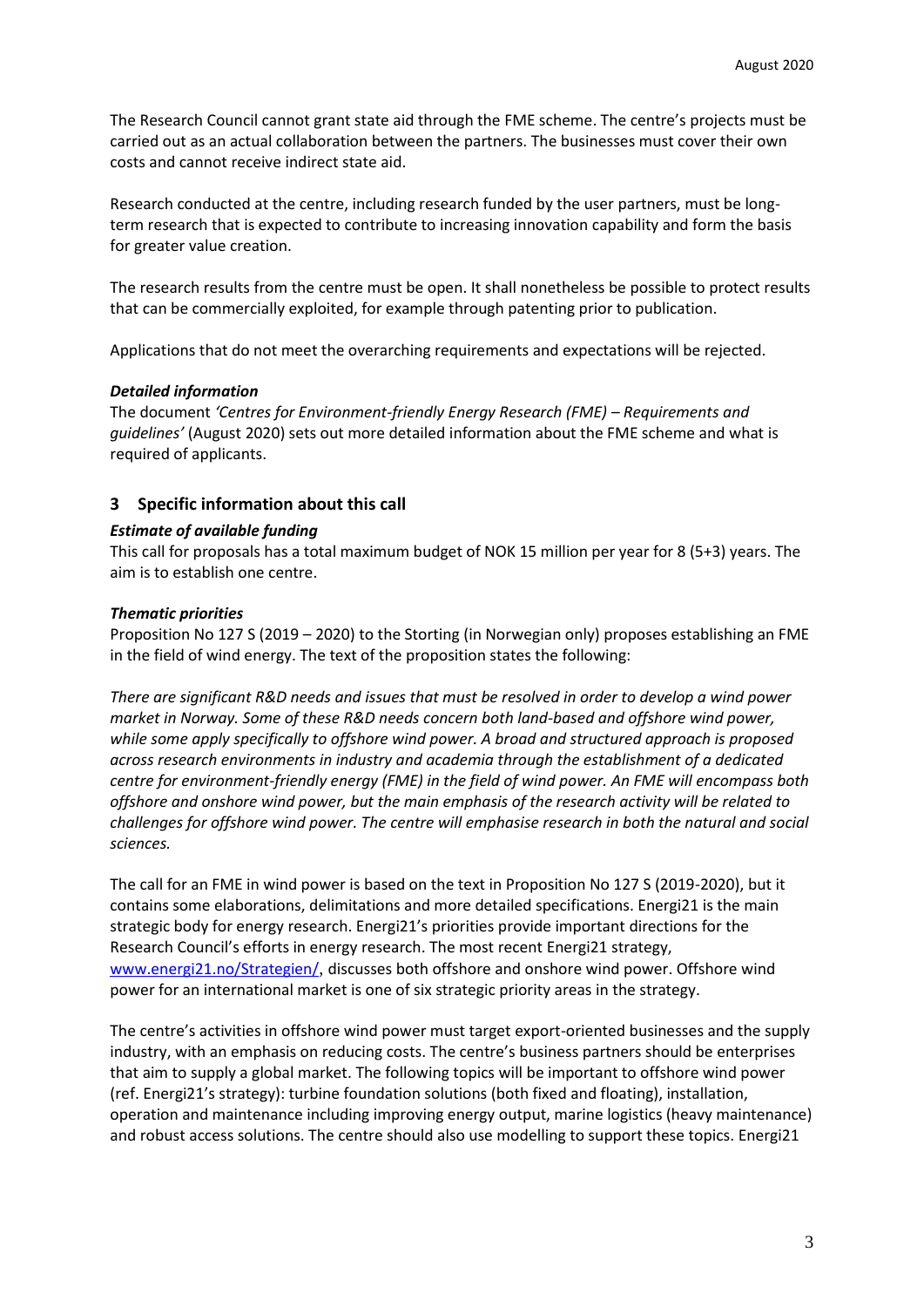also highlights the need for knowledge on the social and environmental impact of offshore wind farms.

Norway has seen an increase in the development of land-based wind power in recent years. This has led to increasing conflicts of interest between development, local communities and environmental considerations. Social acceptance and environmental impact are particularly relevant research topics in connection with land-based wind power. Other important research challenges with respect to onshore wind power include identifying solutions that contribute to increasing efficiency and reducing construction costs.

The Research Council emphasises the importance of using research funding efficiently, and it is therefore important that a new wind power FME coordinates its activities with other relevant FMEs and Centres for Research-based Innovation (SFIs) in order to avoid overlapping and ensure synergies. In this context, this applies to the following areas in particular:

- The energy market, business models and social acceptance apply to FME NTRANS in particular.
- The energy system (integration and grid challenges) applies particularly to FME CINELDI.
- Mooring systems etc. for floating structures applies to SFI floating structures for the next generation of ocean industries (under development).

Collaboration is expected between the leading Norwegian environments in this field.

### *General information*

This call only applies to research in the field of wind power; see above for a more detailed description.

The call is available in both Norwegian and English. It is the text in the Norwegian call that is legally binding.

Any potential applicant that meets the overarching criteria may apply. However, all applicants must describe how the centre will build on or complement other established centres or other major initiatives.

In the selection process, emphasis will be placed on the application's relevance to the thematic guidelines set out in the call. The potential for innovation and sustainable business development are key considerations and the scientific quality of the research must be at a high international level. Please also refer to the assessment criteria.

### *Other requirements and expectations in this call*

### *Collaboration on energy research*

When selecting a centre, emphasis will be placed on the potential for strengthening research groups that are at the international forefront of their field, while also contributing to structuring research in Norway through closer cooperation between industry, the public administration and research environments.

### *Innovation and collaboration between the partners*

The application must show how the centre will combine the long-term research with a focus on application of the results in practice. It must be described how the centre will ensure closer cooperation between the research partners and user partners. It must be clearly stated what contributions – over and above financial contributions – are expected from the users. It is important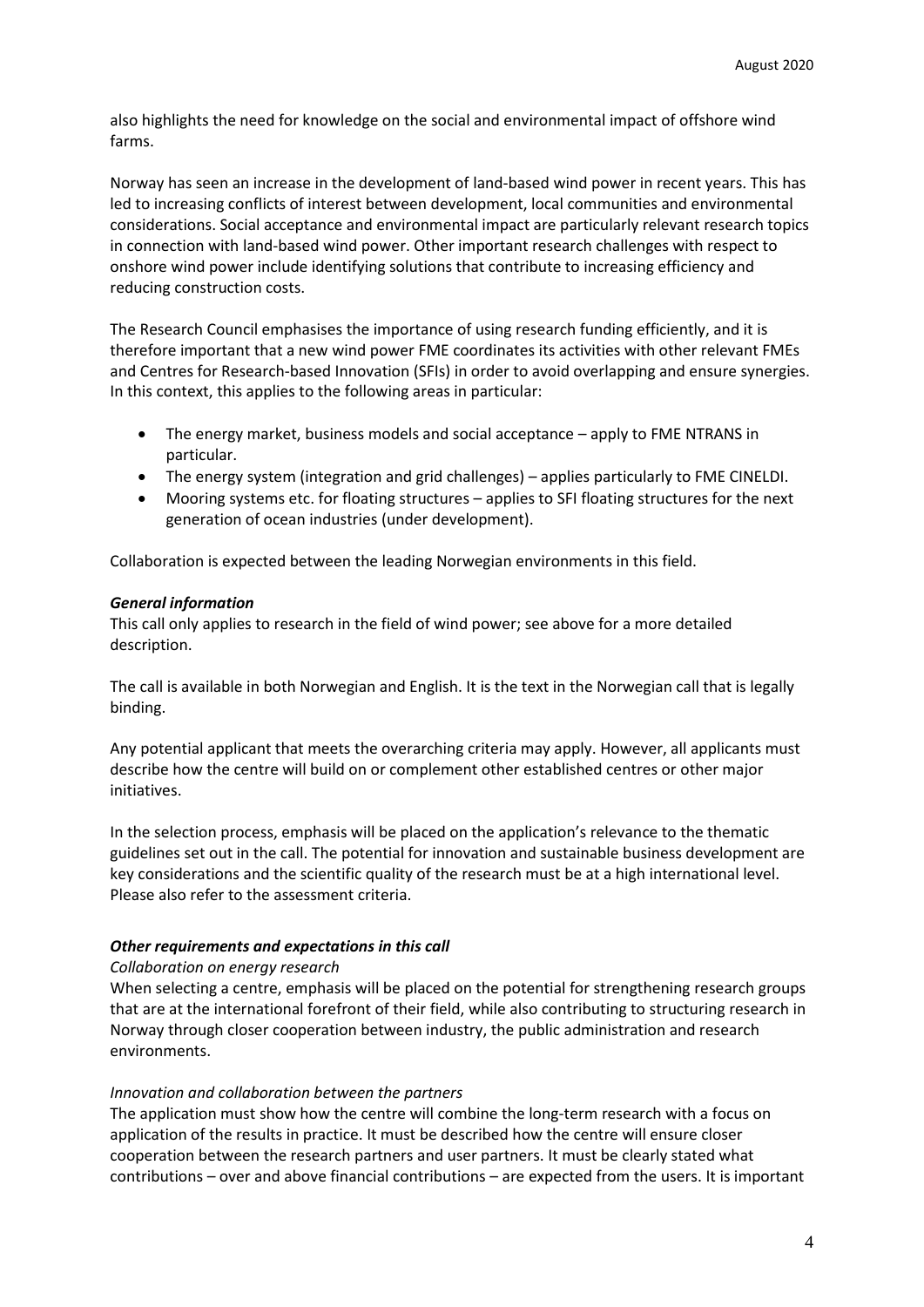that business and industry and other user partners are involved at an early stage of the work on the application, so that they are in a position to help shape the centre from the outset.

#### *International cooperation*

International research collaboration is important in the energy and climate field. Offshore wind power represents a growing international market and it is important to cooperate with international research groups with expertise in this field.

The EU Framework Programme for Research and Innovation is the biggest single arena for collaboration. Bilateral collaboration is also important, and the Research Council emphasises cooperation with eight prioritised countries. The Research Council has recently presented an [action](https://www.forskningsradet.no/siteassets/internasjonalt-innhold/nfr_handlingsplan_int_orig.pdf)  [plan](https://www.forskningsradet.no/siteassets/internasjonalt-innhold/nfr_handlingsplan_int_orig.pdf) for international collaboration. Sufficient funds must be earmarked for facilitating international collaboration, including by means of project collaboration and researcher exchanges. The centre may also be asked to represent Norway and the Research Council of Norway in arenas for international cooperation.

The centre's goals and overarching strategies/plans for international collaboration must be described in the application. Applicants must also describe how international partners' participation will contribute to strengthening the centre's research.

*Researcher training – including foreign exchanges and collaboration with the business sector*  Strengthening recruitment to research, business and industry and administrative bodies working in the field of environment-friendly energy is an important task for the FMEs. This includes PhD, postdoctoral and master's degree levels. The application must show how the centre will address this aspect. Researcher training can be organised and fully or partly financed within the centre or through other forms of cooperation with a university or university college. Foreign exchanges are an important part of researcher training and all research fellows who work at an FME should gain experience from abroad. Applicants must describe how they will address this aspect.

#### *Communication, administration and joint activities*

Research activities are at the core of the FMEs. However, it is also important that sufficient resources are allocated to administration and joint activities. This is necessary to ensure that organising the research in a centre creates added value, i.e. steps must be taken to ensure good interaction between the different parts of the centre, activities that help to develop the centre as a unit, and activities that ensure good involvement by the user partners.

The FMEs have an important role to play in disseminating knowledge to academic environments and the general public. Plans for dissemination work must be presented and resources must be earmarked for this purpose.

#### *Equality*

Equality must be a consideration in the work on planning and developing new applications, and it must also be integrated in the centre's recruitment plans. All applicants are encouraged to be on the lookout for women who are qualified for the roles of centre director, work package managers and leading researchers. Where applicants are otherwise equally qualified, the Research Council will prioritise applications with female centre directors and centres with good female representation in leading positions.

#### *Storage of research data*

The host institution, in collaboration with the partners, decides which storage solutions will be used for storing the research data produced at the centre, and a data processing plan must be prepared in connection with revision of the application.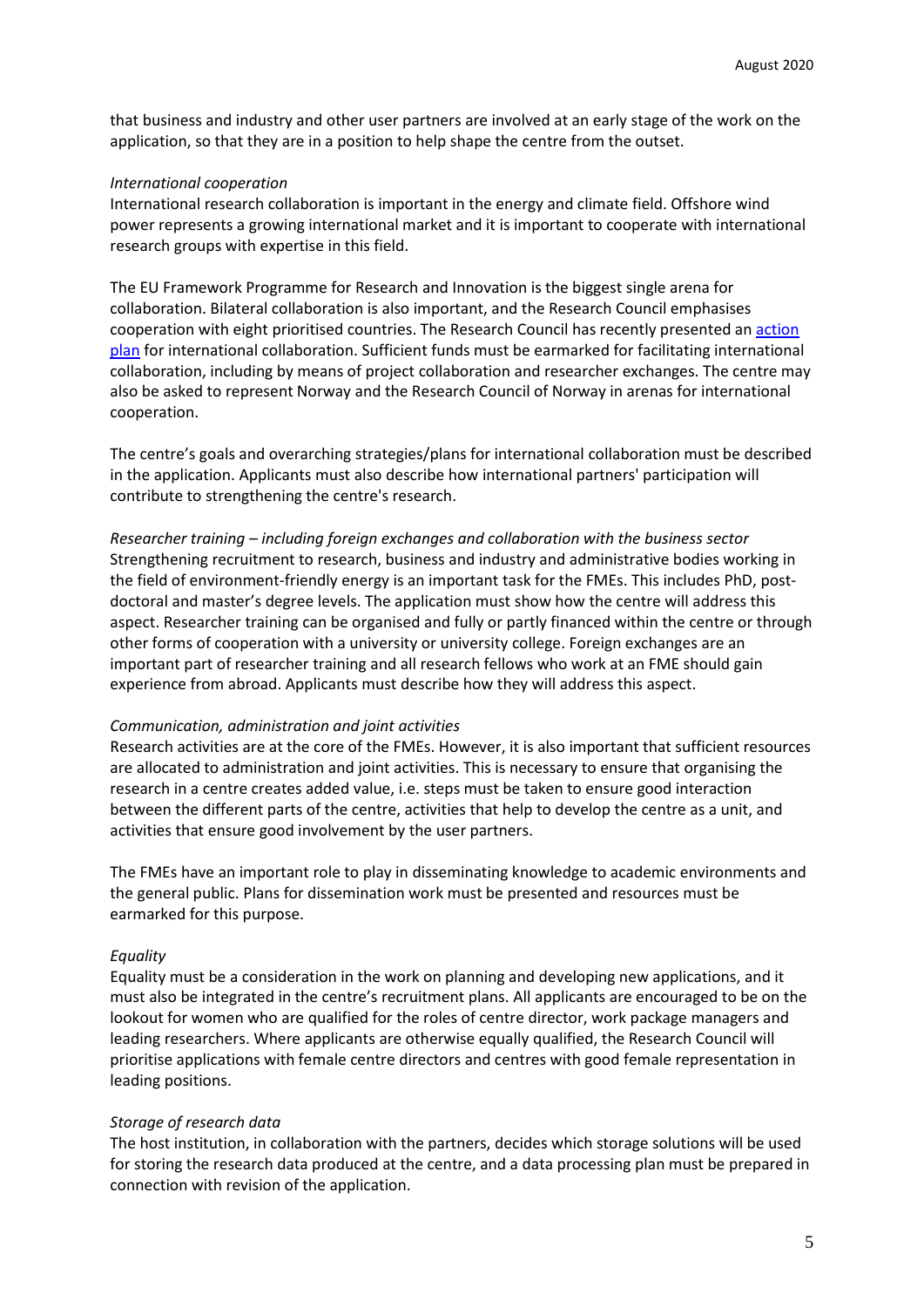# **4 About the application**

The deadline for applications is **13.00** on **11 November 2020.**

Applications that clearly do not meet the requirements and guidelines for the FME scheme will be rejected. The same applies to applications that do not meet the application requirements set out below.

Please note that this call for proposals does **not** include mandatory submission of a project outline.

# *Application requirements*

Applications must be written as electronic applications (eSøknad) in accordance with the specifications for this kind of application in the call. Information about how to complete the application form and the application requirements are provided in the help texts in the electronic application form.

The document '*Centres for Environment-friendly Energy Research (FME) – Requirements and guidelines'* (August 2020) contains information about what costs can be covered in an FME. A detailed budget must be specified in the application form. The application form sets technical limits on the number of years that can be included. For this reason, please set out a detailed annual budget for (at least) the first five years and one overall budget for the last years. It is important that the centre has some flexibility in its budget so that funding can be re-allocated when necessary and to have some funds available when needed. Up to 10 per cent of the Research Council's allocation should therefore be unappropriated from the fourth year onwards.

As a rule, the Research Council's rules for the recognition of project costs, including guidelines for estimating personnel costs and indirect costs, must be used. In the higher education sector, cost estimates in the application are based on the TDI model. The institute sector uses the hourly rates as reported to the Research Council.

The following must be enclosed with the application:

- Project description
- Letter of intent from the host institution
- Letters of intent from the partners
- CV for key personnel

The following may be enclosed with the application:

• Proposed experts

The application and all attachments must be written in English.

The application will only be available to persons who have signed a declaration of confidentiality.

The earliest permitted start date for the project is 1 January 2021.

### *Project description (compulsory attachment)*

The project description should be no more than 20 pages long, including the list of references. It is not technically possible to upload project descriptions of more than 20 pages. The page format should be A4 with 2 cm margins, single line spacing, and in Arial, Calibri, Times Roman or similar 11 point font. A 9-point font can be used for the list of references and any captions. Links to websites or documents in the project description will not be taken into consideration.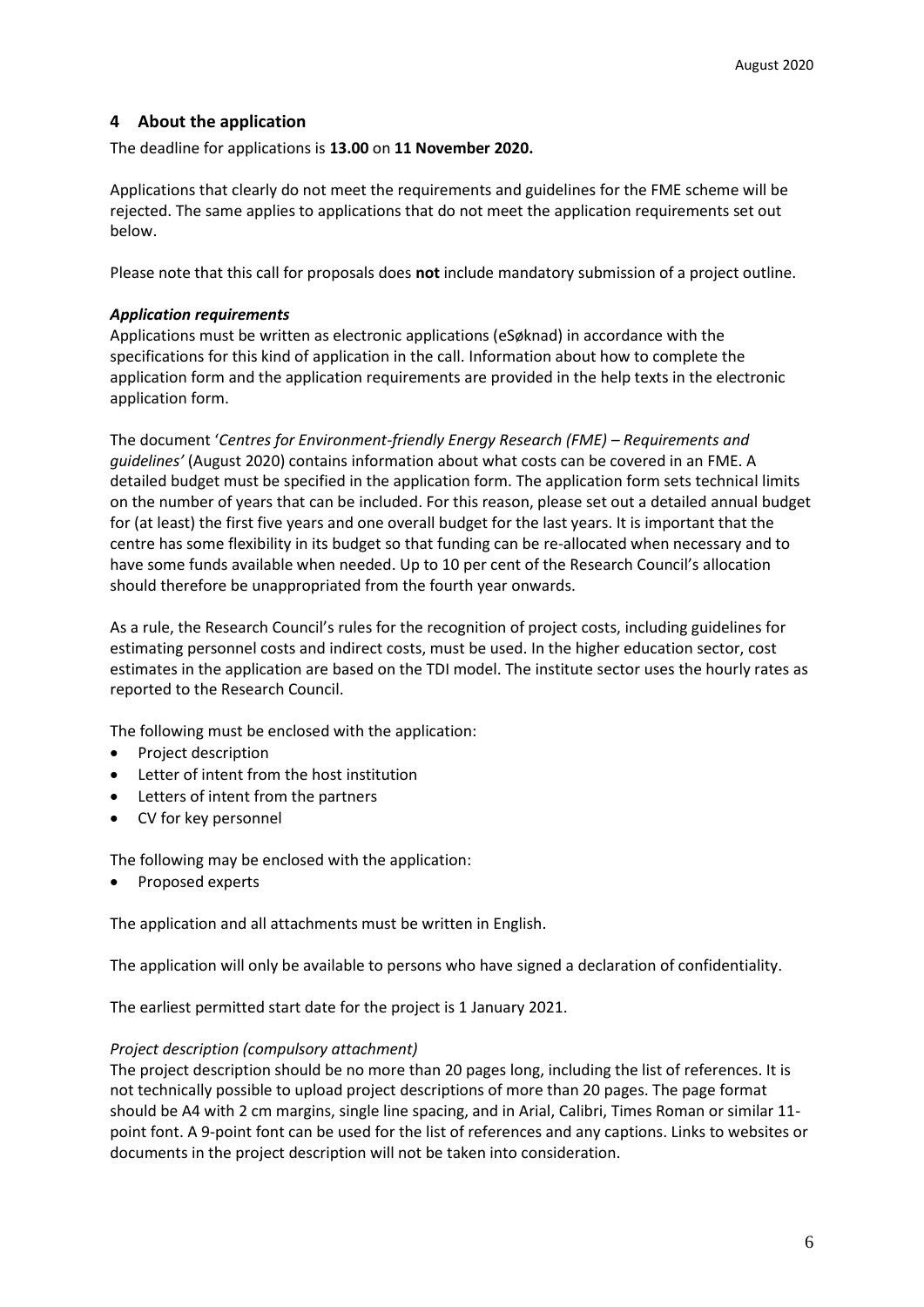The template for the project description must be downloaded from the call. The project description must be in accordance with the template.

# *Letter of intent from the host institution (compulsory attachment)*

A letter of intent from the host institution's senior management must be attached (1–2 pages in English), stating that it will accept the obligations that follow from a contract with the Research Council as a host institution for an FME. The letter must also describe what part the centre will play in the host institution's academic strategy.

# *Letter of intent from all partners (compulsory attachments)*

A letter of intent (1–2 pages in English) from each of the partners must be attached. This applies to both user partners and research partners. The letters from each of the partners must include the following:

- The partners must confirm their intention to participate actively as partners in the centre and describe how this will be done.
- The partners must give reasons for their interest in participating in the centre. How will the centre's activities benefit the partner and create opportunities that would not otherwise arise without the centre?
- What potential for innovation and sustainable value creation does the partner envisage from the centre's expected results, and how can the research results be applied?
- The partner must summarise its contribution to the centre in the form of knowledge, expertise and, if relevant, funding, facilities and own efforts during the centre's lifetime.
- The partner must describe its own long-term R&D plans relating to the centre (strategic foundation).

### *CVs of the centre director and key personnel (compulsory attachments)*

CVs (in English) of the centre director and other key personnel (work package managers) must be attached with the application. Up to eight CVs can be attached. **Additional CVs will not be taken into consideration.** Each CV may be maximum four pages in length. It is not technically possible to upload CVs of more than four pages. The page format should be A4 with 2 cm margins, single line spacing, and in Arial, Calibri, Times Roman or similar 11-point font.

The template for the CV must be downloaded from the call. Each of the up to eight CVs must comply with the two given templates.

### *Proposals for experts*

In an attachment, applicants may propose up to five international experts to assess the application. The experts must be impartial in relation to the application<sup>1</sup>. The expert's name, title, email and address must be stated. The Research Council is not obliged to use the experts proposed by the applicant.

### *Assessment criteria for applications*

In the selection process, emphasis will be placed on the application's relevance to the thematic guidelines set out in the call. The potential for innovation and sustainable business development is a key consideration, and the scientific quality of the research must be at a high international level.

The Research Council uses three main criteria: *Excellence, Impact and Implementation*. The criteria are evaluated by international experts and by experts well acquainted with the field of wind power. The assessment of each main criterion will be in the form of a verbal evaluation and a grade (sevenpoint scale).

<sup>&</sup>lt;sup>1</sup> Information about the rules concerning impartiality is available on *[the Research Council's website](https://www.forskningsradet.no/behandling-av-soknad/slik-behandler-vi-soknader/habilitet-i-saksbehandlingen/)*.